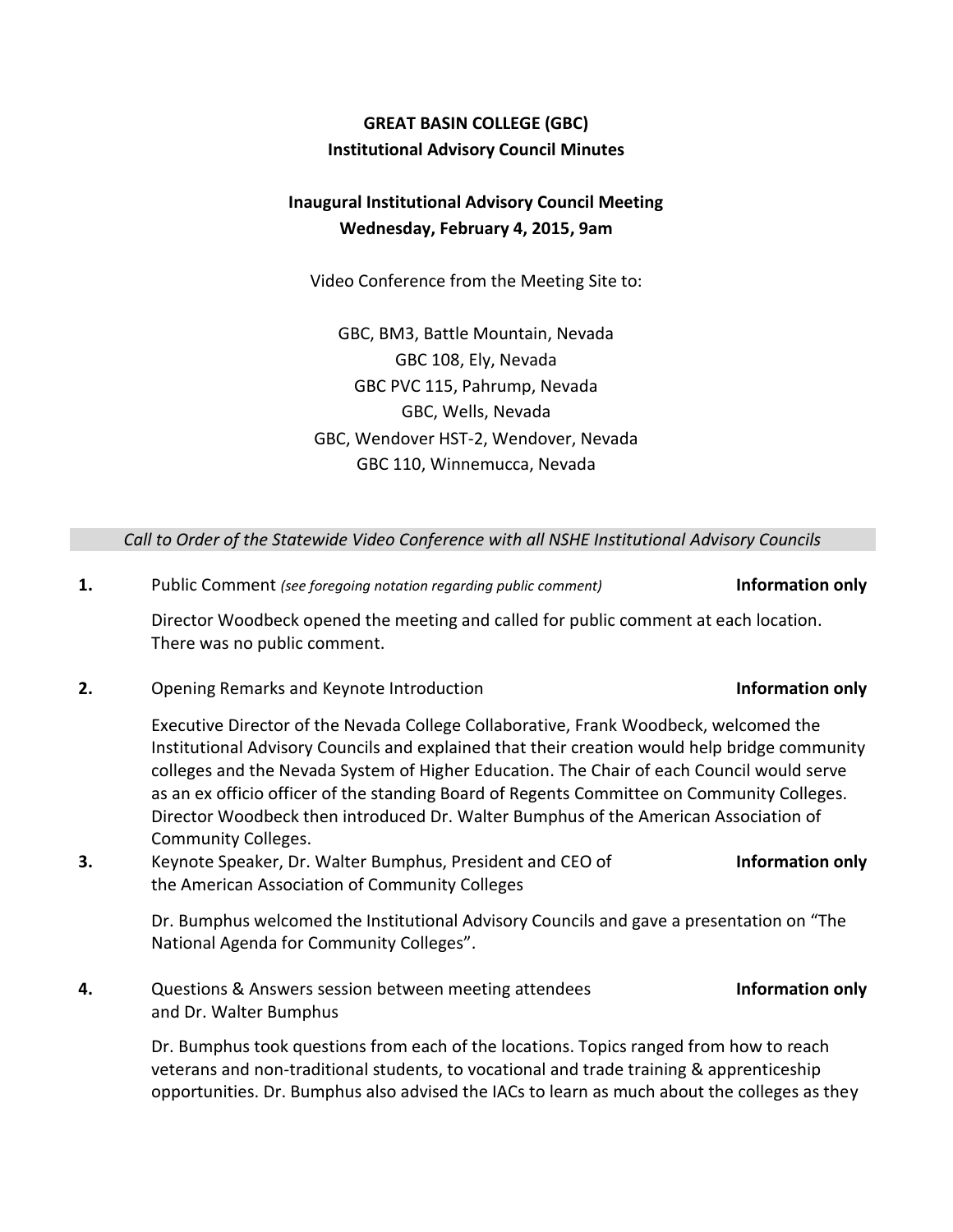could in order to have a better mission of their individual colleges and to collaborate with college leaders in order to be a good advocates for each institution.

**5.** Public Comment *(see foregoing notation regarding public comment)* **Information only**

Director Woodbeck opened the meeting and called for public comment at each location. There was no public comment.

**6.** Adjourn statewide video conference **Information only**

The joint IAC meeting adjourned at 10:08 a.m. and a recess was called.

Meeting was reconvened at 10:13 am with GBC and TMCC for the Nevada Open Meeting law presentation.

**1.** Presentation: Nevada Open Meeting law, John Albrecht, GBC General Counsel **Information only**

Mr. John Albrecht, General Counsel for GBC, gave a short presentation on the Nevada Open Meeting Law. Member of the Institutional Advisory Councils for GBC and TMCC participated in an interactive test and review on the Open Meeting Law statutes.

After the presentation of Nevada Open Meeting law, the TMCC interactive video feed was dropped from the meeting and the regular GBC Institutional Advisory Council meeting commenced.

**2.** Opening remarks from GBC President Mark Curtis and discussion about the new Institutional Advisory Council Charge.

> President Curtis welcomed the Institutional Advisory Council and because of the limited time went directly to agenda item #4.

**3.** Roll Call **Information only**

Members present: Brianne Clark, Hugh Collett, Susan Davis, Laura DelRio, Mark Kimball, Matt McCarty, Don Miller, Will Moschetti, Dave Roden

Members Absent: Andrew Bath, Vince Juaristi, Chuck Knight, Kent McAdoo, Chris Melville, Jolene Supp

**4.** President Mark Curtis will call for nominations for chair and vice chair of the GBC Institutional Advisory Council. **For Possible Action**

**Information only**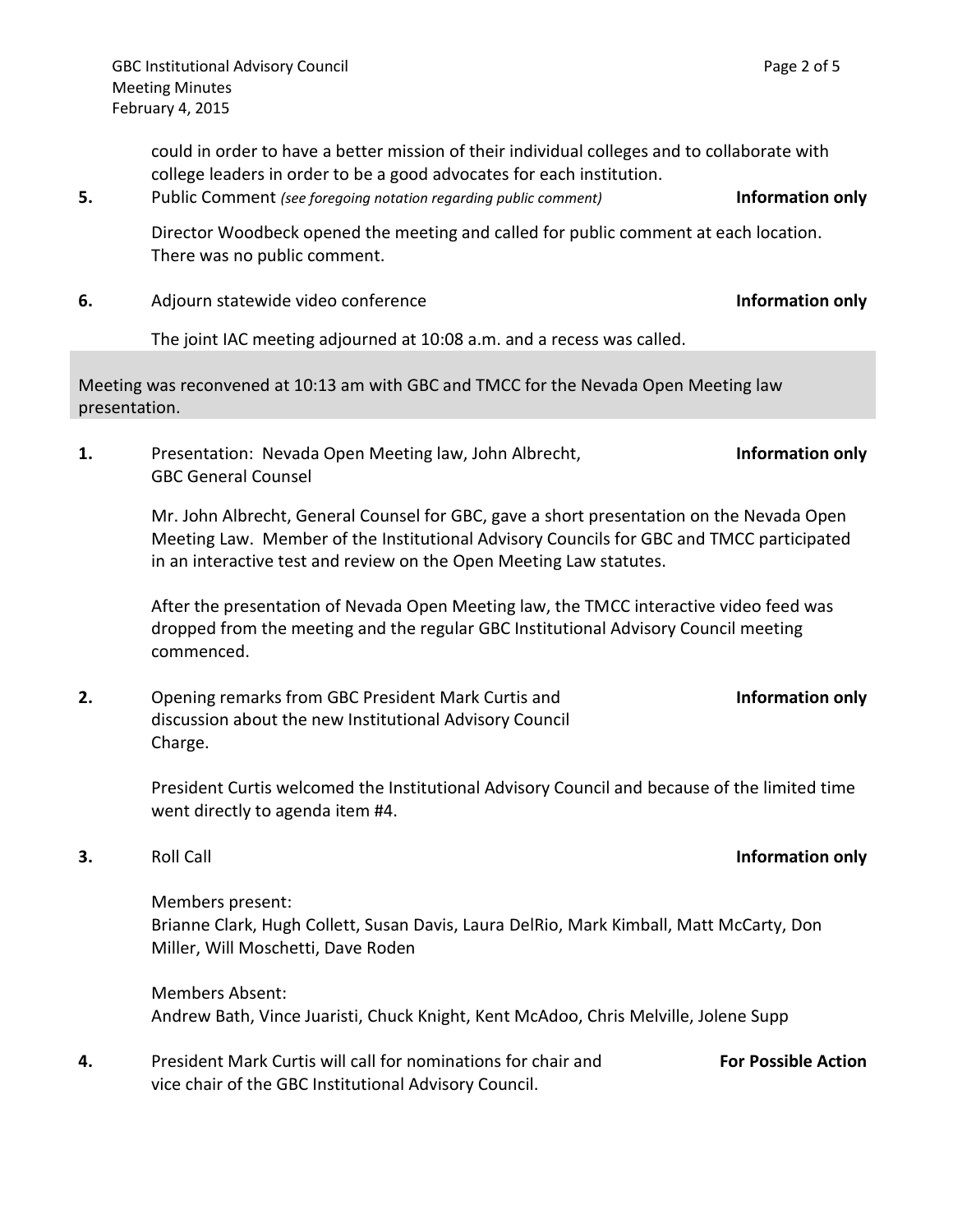President Curtis reminded the Council that at a previous meeting the current chairman of the council, Matt McCarty, agreed to continue to serve as chairman of the council if there were no other interested parties and it was at the pleasure of the Council. President Curtis reported that Council member Brianne Clark has indicted that she would be interested in the vice chair position. Having put this information out to the Council, President Curtis then called for nominations for Chair and Vice Chair. Council member Will Moshetti made a motion to nominate Matt McCarty for Chair and Brianne Clark for Vice Chair. Council member Don Miller seconded the motion. The motioned was APPROVED unanimously (9-0-0). President Curtis stated the IAC chair will preside over all council meetings and serve as an ex officio advisory member of the Nevada System of Higher Education Board of Regents' Committee on Community Colleges. The Vice Chair will preside at all meetings when the Chair is absent and serve as an ex officio advisory member of the NSHE Board of Regents' Committee on Community Colleges when the Chair is unable to attend.

President Curtis then turned the meeting over to Chair Matt McCarty. Chair McCarty said that because of Open Meeting Law Mardell Wilkins is responsible for keeping track of the motions and may need to stop proceedings and ask for clarifications so as to get the accurate information down in the minutes. It will be challenging because of the nature of our meetings, being interactive to numerous sites and being fully recorded. Everything that occurs at our meetings is public information. Keep in mind that we are always live until the feeds are turned off. Council member Mark Kimball from Pahrump asked for a point of order that since each of state councils have gone into their own meetings, should we have public comment at the beginning and end of meetings and ask for public comment at each location. Chair McCarty said that he had discussed with President Curtis and Mardell Wilkins how best to accommodate the public comment at each site. We have six different sites. There was a discussion on how best to accommodate public comments from having a google chat connection that Ms. Wilkins has access to during the meeting for the public comment and/or if there are any questions to the Chair asking each and every center if there is public comment. Chair McCarty then read the public comment statement and asked for public comment from each of the sites.

Council member Dr. Hugh Collett asked about Dr. Bumpus statement about the military. Dr. Collett had concerns because he does have some thoughts and ideas about the military, but since it is not on the agenda he has some serious misgivings that now the Council will not be able to talk freely as we were able to before we had to adhere to Open Meeting Laws. It was suggested that new items can be brought to the attention of the IAC at the New Business part of the agenda as an information/discussion item and state that items for consideration for future meetings. General Council, John Albrecht stated that the agenda item should be informational with enough information given to create a future agenda item if necessary. It should not get to the point that any deliberations are occurring. Chair McCarty said he feels that we should be able to continue to communicate as we did previously. We just won't be able to say that we as a board instruct GBC to do such and such. Council member Will Moshetti stepped out of the meeting.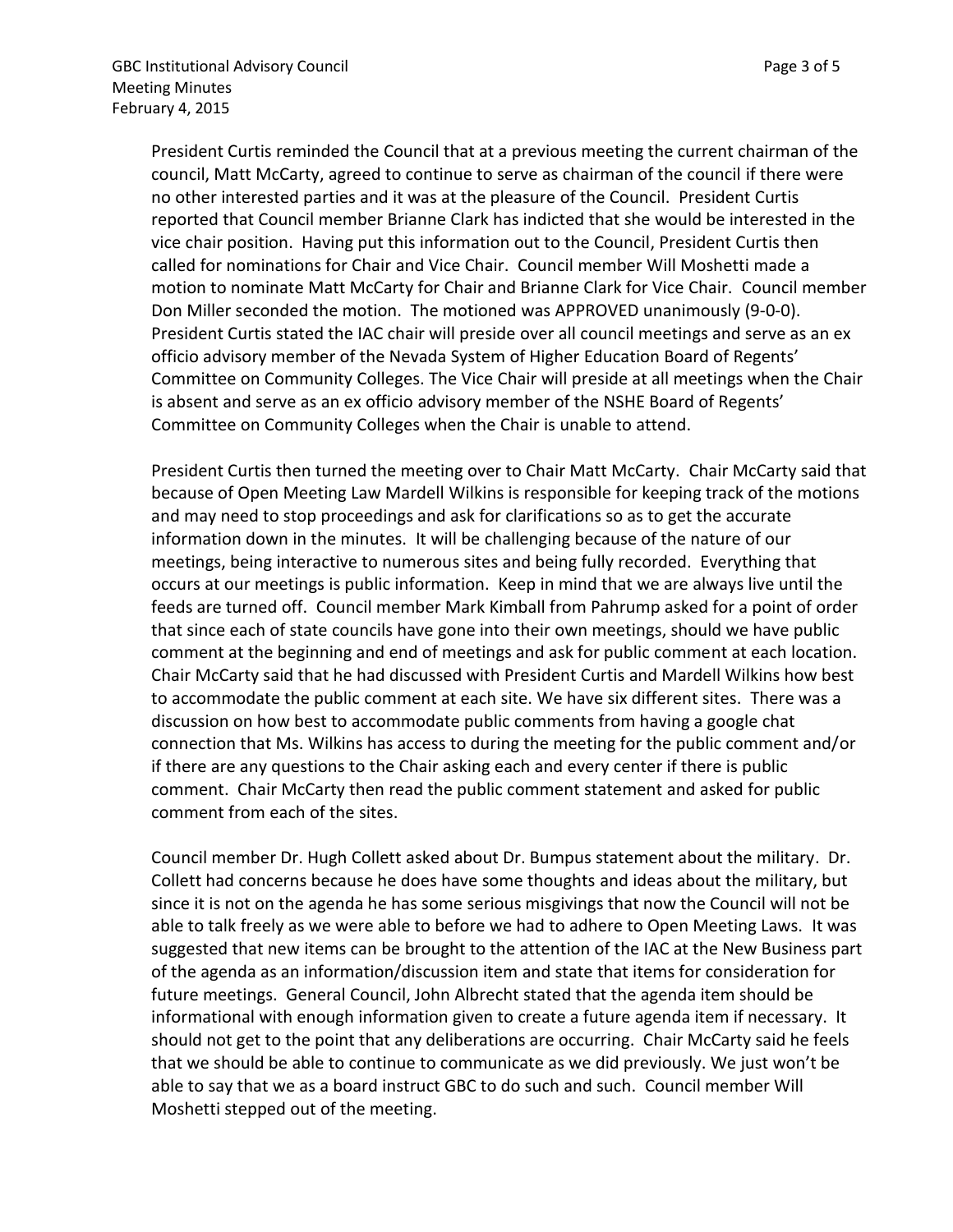Chair McCarty presented the proposed 2015 GBC IAC meeting schedule. As outlined in the charges for each Institutional Advisory Committees we are instructed to meet at least 4 times per year or once per quarter. The proposed dates will allow us to meet prior to legislative session and half way through the legislative session. The item was opened for discussion. Council member Susan Davis made a motion to approve the recommended dates and times for the 2015 GBC IAC meetings. Council member Don Miller seconded the motion. The motion was APPROVED unanimously (9-0-0).

2015 GBC Institutional Advisory Council Meeting Dates/Times April 16, 2015 at 7:00 am (PST) September 17, 2015 at 7:00 am (PST) November 19, 2015 at 7:00 a.m. (PST)

The interactive portion of the meeting was ending in 5 minutes, therefore Chair McCarty quickly asked General Counsel Albrecht about quorums: if there is a quorum established at the start of the meeting and a council member leaves, are we still able to vote on the action item? Mr. Albrecht stated that once a quorum is established then it is a majority rules on who is left. However, if someone calls for a quorum there would have to be a count. Chair McCarty indicated that is a way for the minority of a vote to Mr. Albrecht stated that someone would need to call for a quorum and then it would be on those who are left. Mr. Albrecht cautions if someone call for a quorum then there has to be a count. But if no one calls a quorum then everything is ok.

| Discussion of terms of the GBC Institutional Advisory Board | <b>Information Only</b> |
|-------------------------------------------------------------|-------------------------|
| Chair McCarty presented the terms of the GBC Institutional  |                         |
| Advisory Council. There was no discussion. The terms are:   |                         |

| 4 year term    | 2 year term          |
|----------------|----------------------|
| Andrew Bath    | <b>Brianne Clark</b> |
| Susan Davis    | <b>Hugh Collett</b>  |
| Laura DelRio   | Mark Kimball         |
| Vince Juaristi | Chuck Knight         |
| Kent McAdoo    | Chris Melville       |
| Matt McCarty   | Don Miller           |
| Dave Roden     | Will Moschetti       |
|                | Jolene Supp          |

**8.** Discussion of Legislative Session. **Information Only**

Item was tabled due to lack of time left in the meeting.